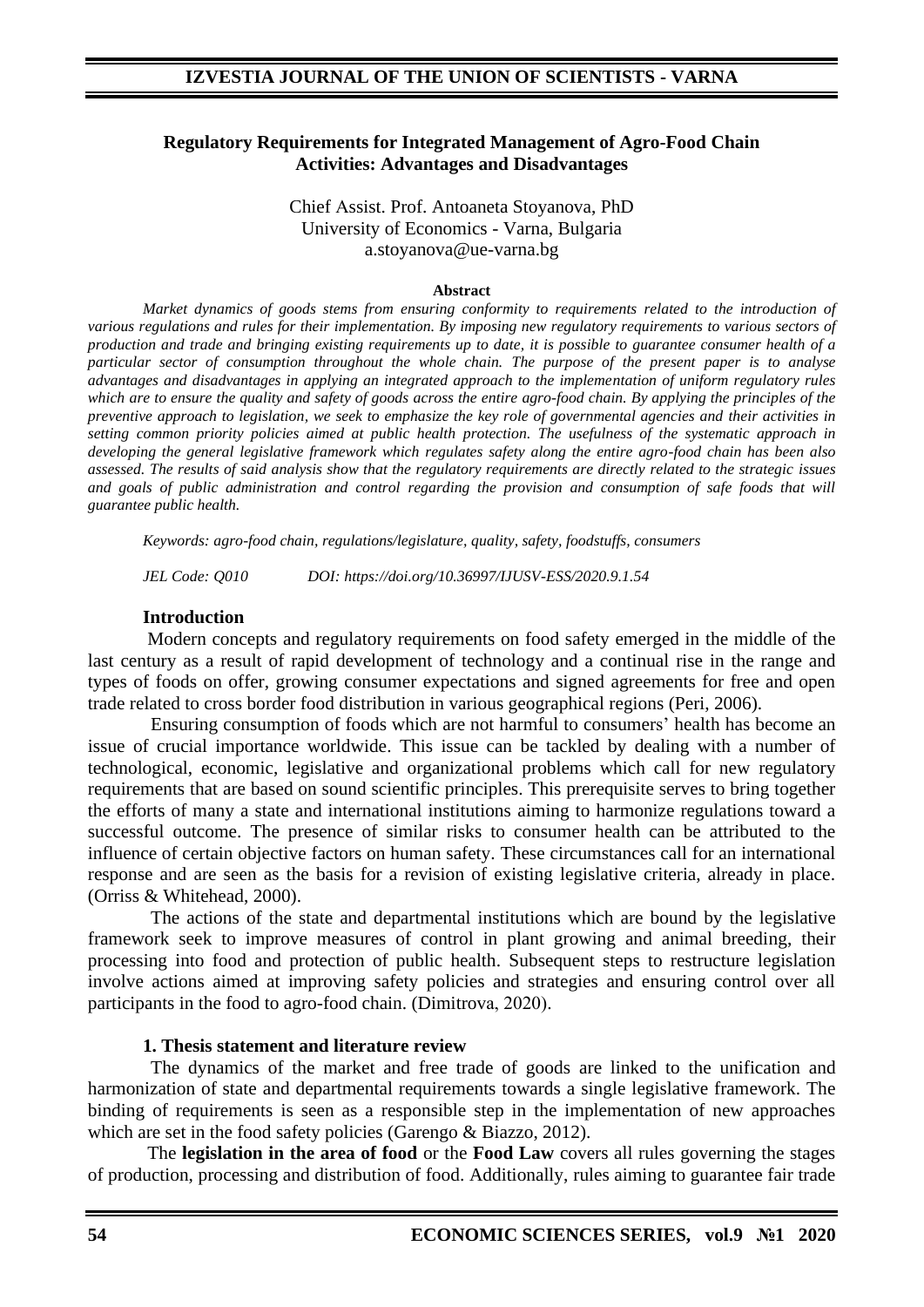practices and protection of consumer interests and their right to be informed, are discussed in the articles of Regulation (ЕО) № 178/2002 (Parliament European, 2002).

The quality and safety of goods on the market is largely dependent on the quality of raw materials, production materials and finished products which will guarantee quantifiable results in accordance with quality criteria. Achieving compliance of goods with regulatory requirements is a necessary prerequisite for achieving sustainable consumption. (Ivanova, Vassileva, Stefanov, Tipova, 2012)

European legislation on food safety first appeared in 1964 when the generally valid directives (Directive 64/433/ЕЕС and Directive 64/432/ЕЕС) were adopted. Legislation was further developed in Council Directive 85/374/EE (Council Directive 92/59/EEC) regulating the manufacture and supply of safe and high-quality foods (Parliament European, 1992). The change in legislature adopted in 2004, which became known as the *Hygiene Package* covers the implementation of the EU policy to develop a comprehensive legislative basis for (the safety and hygiene of plants, animals, food and feed on the basis of theoretically well-grounded opinions and monitoring, which will help to evaluate the suitability and effectiveness of these legislative rules). Its scope ranges from primary production to consumption and destruction of food. The principles set in the legislation of 2004 aim to preserve people's health through adequate selection of methods and tools for monitoring and control, aiming to guarantee compliance with adopted requirements (European Parliament, 1992).

The adopted legislative changes result in a shift in the status of responsibility by transferring responsibility regarding food quality and food safety from the particular government institutions to food manufacturers and food retailers themselves. Food industry operators face the need to plan measures and prove they have achieved compliance with standards and regulatory requirements (Orriss & Whitehead, 2000; Boutrif, 2003). Consequently, global harmonization of requirements is a key step to the world population sharing the same degree of protection against foodborne hazards. Owing to the adopted regulatory framework, consumers today are able to make a more informed choice (Boisrobert, Stjepanovic, Oh, & Lelieveld, 2009).

Therefore, the quality and safety of food that is offered, lies within the responsibility of the producer and the control applied, which aim to ensure compliance with all the requirements for the respective industry sector.

In many cases, a given segment in the food chain will produce goods that will serve as raw materials for the production of other goods and thus, the elements of the chain interact with each other to be linked in a continuous process. The imposition of regulatory requirements for each of the elements in the food chain with specific rules for a given product can be seen as a deterrent that makes it difficult to implement or use them in another element of the chain when these are to be included in another production. In addition, the application of certain rules in the form of requirements may subsequently hinder the application of the integrated approach for control, thus posing problems in the traceability of goods, which in turn may compromise safety.

It is known that the current regulatory requirements lack coordination and interconnectedness especially with regards to the legislative framework and its unified approach to establishing communication when it is necessary to communicate newly arisen plant and animal diseases and food contaminants. The principle in use so far has it that each competent body can exert control only in the area related to the site and scope of control, identified by the relevant regulation Act (for example, the lack of commitment in official control of food and feed and also when new information on health hazards for people and animals or GMOs is presented, incl. plant protection products and environmental risks (Stoyanova, 2020).

This situation clearly demonstrates the absence of a unified and systematic approach in handling common threats which are interrelated and dependent on the individual links in the food chain. Deficiencies in the regulatory basis also make it difficult to reach the necessary level of protection in accordance with adopted safety policies.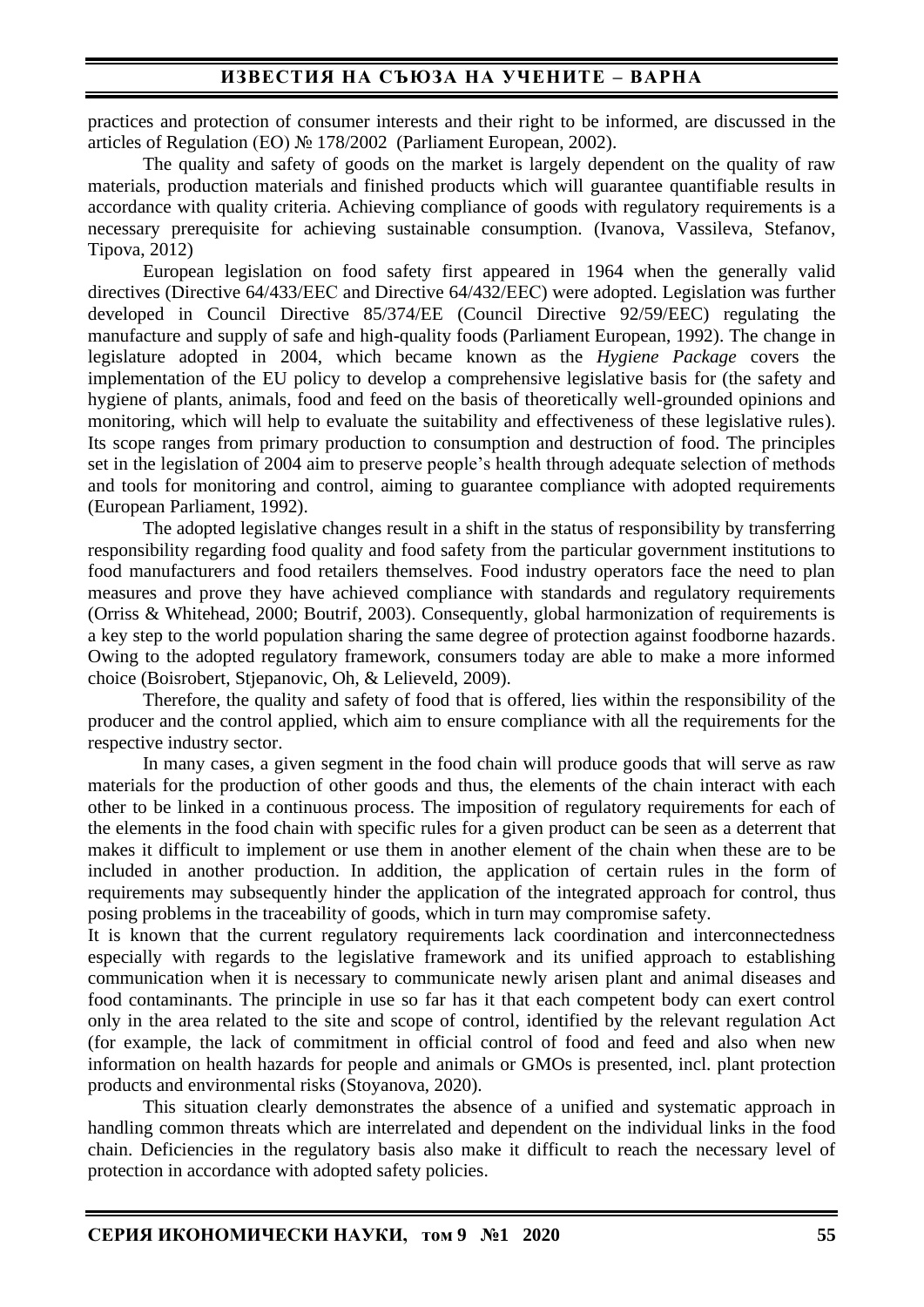## **IZVESTIA JOURNAL OF THE UNION OF SCIENTISTS - VARNA**

*The purpose of the present paper is to look into the positive and negative sides in applying a unified approach and the effect of introducing updated regulatory rules, when food safety throughout the entire agro-food chain is to be ensured.*

The need to implement a more harmonized and coherent approach to monitoring and execution of measures which ensure compliance with the legislative framework throughout the entire agro-food chain, makes it necessary to restructure, update and modify the approach formerly adopted in 2004 legislation.

The search for binding solutions and uniform requirements require that all aspects of the activities of operators throughout the food chain be covered and integrated, which was made possible with the adoption of EU Regulation 2017/625 in 2017. The legal framework integrates the whole business of the food chain, identifying each of its elements as a complete and continual process, by introducing a policy and linking activities to the type and frequency of controls according to the rules established by the regulation (European Parliament, 2017).

The restructuring, rationalization and amendment of the rules related to the control of all participants, from production to consumption and destruction of goods are combined into one whole (Wu et al. 2014). This large-scale and integrated approach, in which the responsibilities of food and feed producers and the competent authorities are clearly cut and interdependent, represents a comprehensive, effective and dynamic change in the food policy (Żurek, 2011).

The correct application of these rules, hereinafter referred to as "collective Union legislation in the field of the agricultural and food chain", contributes to the successful functioning of the internal (local) market.

#### **2. Methodology of legislative framework of the agro-food chain**

The main method applied in the present study is the qualitative approach which involves analyzing the positive and negative sides of the approach and the structure and scope of changes in the legislative requirements. The usefulness of a systematic approach in developing the general legislative framework, which is to ensure safety across the agro-food chain, has been also assessed.

The preventive approach has been evaluated, particularly its usefulness in defining the concept set in the legislation which serves as the basis to lay down food safety requirements along the entire agro-food chain. Received data from the analysis show that regulatory requirements are directly related to the strategic issues and goals of state governing where public health is concerned.

The importance of the general principles set in the requirements for animal welfare and their role in mitigating hazards for plant and human health has been particularly emphasized, alongside improvement of food quality and safety measures in providing food for the population of each country. In addition to being influenced by the goals and strategies at the corporate level, the strategy of the legislation is directly influenced by strategic decisions in the functional areas of each of the scope of the agro-food chain.

The inclusion of the preventive approach in the EU legislation presents the very basis for mutual commitment to responsibilities and a necessary condition for a quick response to emergencies along the entire food chain. In this way, each EU member state will be able to share responsibility at different levels – production, institutional or governmental. In the Republic of Bulgaria, the EU legislation on agro-food chain has been brought into effect with the adoption of a national regulatory Act – the Law on Management of the Agro-food Chain (ZAHV, 2020). For the first time in our country, the law on the agro-food chain was adopted as a single law, which would unite all the activities in the agro-food chain.

Until now, each of the elements of the agro-food chain has been governed by a separate law which determines the framework and the scope of control only for the subject treated by the law – e.g. Food Act, Veterinary Medicine Act, Animal Husbandry Act, GMO Act, Environmental Protection Act, Beekeeping Act, in other words, laws that are specific in their requirements for control of various elements of the food chain.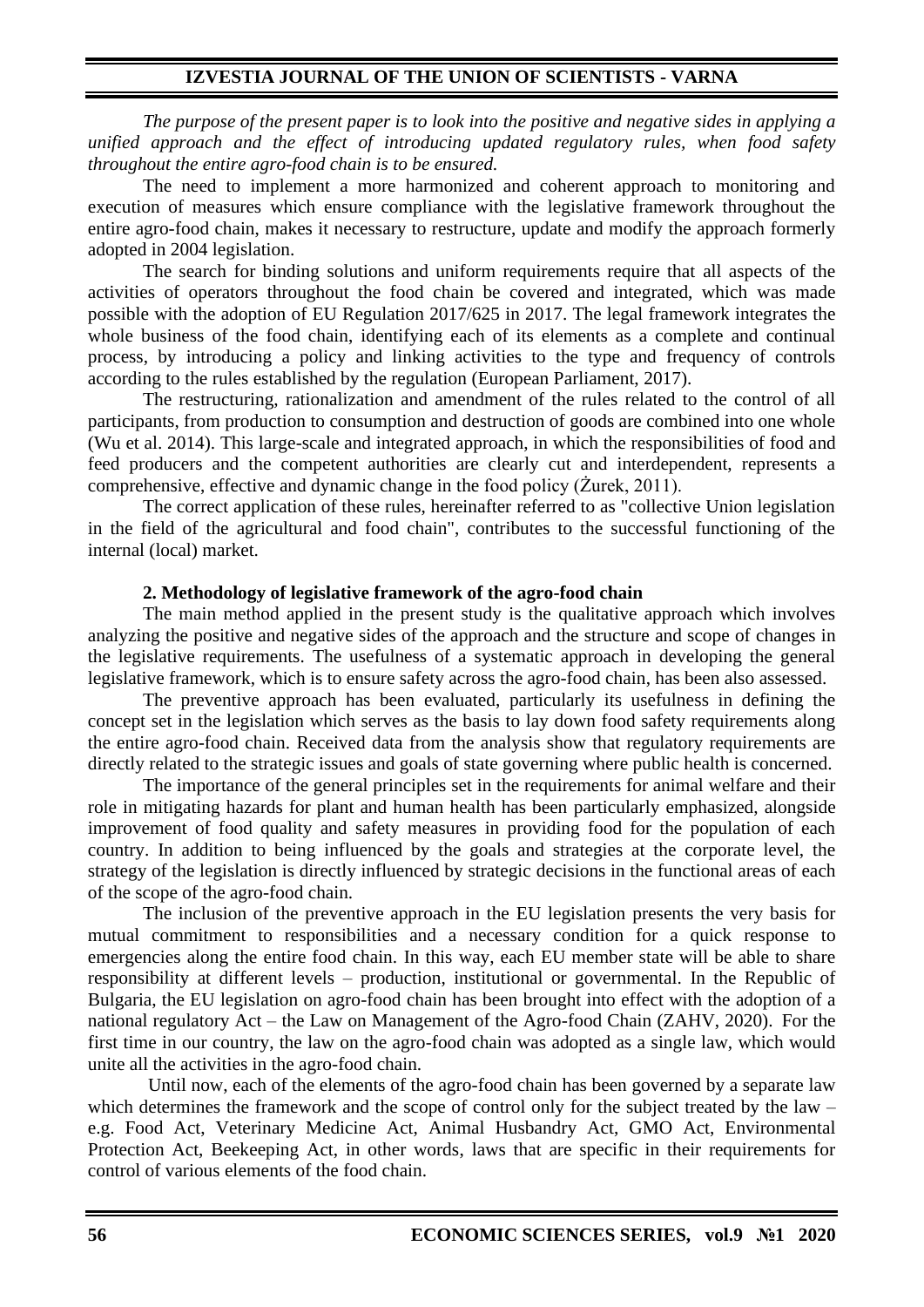# **ИЗВЕСТИЯ НА СЪЮЗА НА УЧЕНИТЕ – ВАРНА**

Within the meaning of the law, the "*Agro-food chain*" is treated as encompassing all the stages of production, processing and distribution of food and feed according to Art. 3 (16) of Regulation (EC) 178/2002, as well as the production and distribution of plant and animal reproductive material, taking into account all aspects that have a potential impact on food and feed safety and are seen as a continuous process (Regulation (ЕО) 178/2002).

## **3. Results and discussion**

The focus of European and national legislation is placed on revising and supplementing the accepted general principles in the field of raw materials and ready-to-eat foods that reach consumers. Other principles are also included such as the principle of precaution and the principle of protection of consumer interests in order to upgrade the already established rules to harmonized rules for production and trade practices.

Recently introduced amendments in the legislation are justified by the necessity to supplement and restructure existing rules and adopt new ones. The aim is to establish common rules for **official controls** in the EU in order to ensure the correct application and enforcement of legislation in the scope of the agro-food chain for the protection of human health, animal health and welfare and plant health which is to be observed by every EU member state.

The organizational - methodological approach which is set in the new legislative framework for food safety management of the agro - food chain provides the very basis for a clearly structured system of requirements and control rules on safety management. Said harmonized rules which reflect the positive aspects of applied practices in each segment of the food chain help to take informed decisions when prevention of public health in relation to food consumption is at stake. By applying approaches in the legislation, which are based on preventive and validated requirements, it becomes possible to harmonize the latest requirements to the business operators, participating in the agro-food chain.

It is our belief that combining these requirements is a fairly effective and appropriate means as there are many similarities and likeness between them. With the development of common legislative rules which aim to guarantee the safety of the food offered and consumed, certain **benefits** could be achieved as follows:

• **Prerequisites for cooperation between EU countries are created** by clarifying and improving the rules on cooperation and administrative assistance between state control institutions in EU countries. EU states guarantee exchange of information among their national agencies and other law-enforcing departments and court instances regarding possible cases of non-compliance by building integrated computer systems **to manage information on official control**.

• **The approval and implementation of joint actions are based on individual planning and control of the activity for the given sector or region** and are aimed at influencing the general risks affecting human health, plant and animal health at national or regional level. Setting and implementation of common specifications for conducting official control across EU member states implies that control procedures will ensure the required level of protection against hazards as provided for in the EU legislation in the area of agro-food chain (Andreeva, Dimitrova, 2020)**.** 

• Uniform requirements in the newly introduced EU legislation require **planning and implementation of joint actions in agricultural and food safety** related to the impact of identified threats in the food chain worldwide.

The application of common requirements across the entire agro-food chain and collaboration among the competent authorities of the Member States, through exchange of information is directly dependent on **cutting down additional costs for inspection, withdrawal and disposal of food** by each department when food accidents are registered.

• Cost cutting is important when there are mechanisms to improve the vertical and horizontal communication at all levels of state control bodies responsible for applying control. This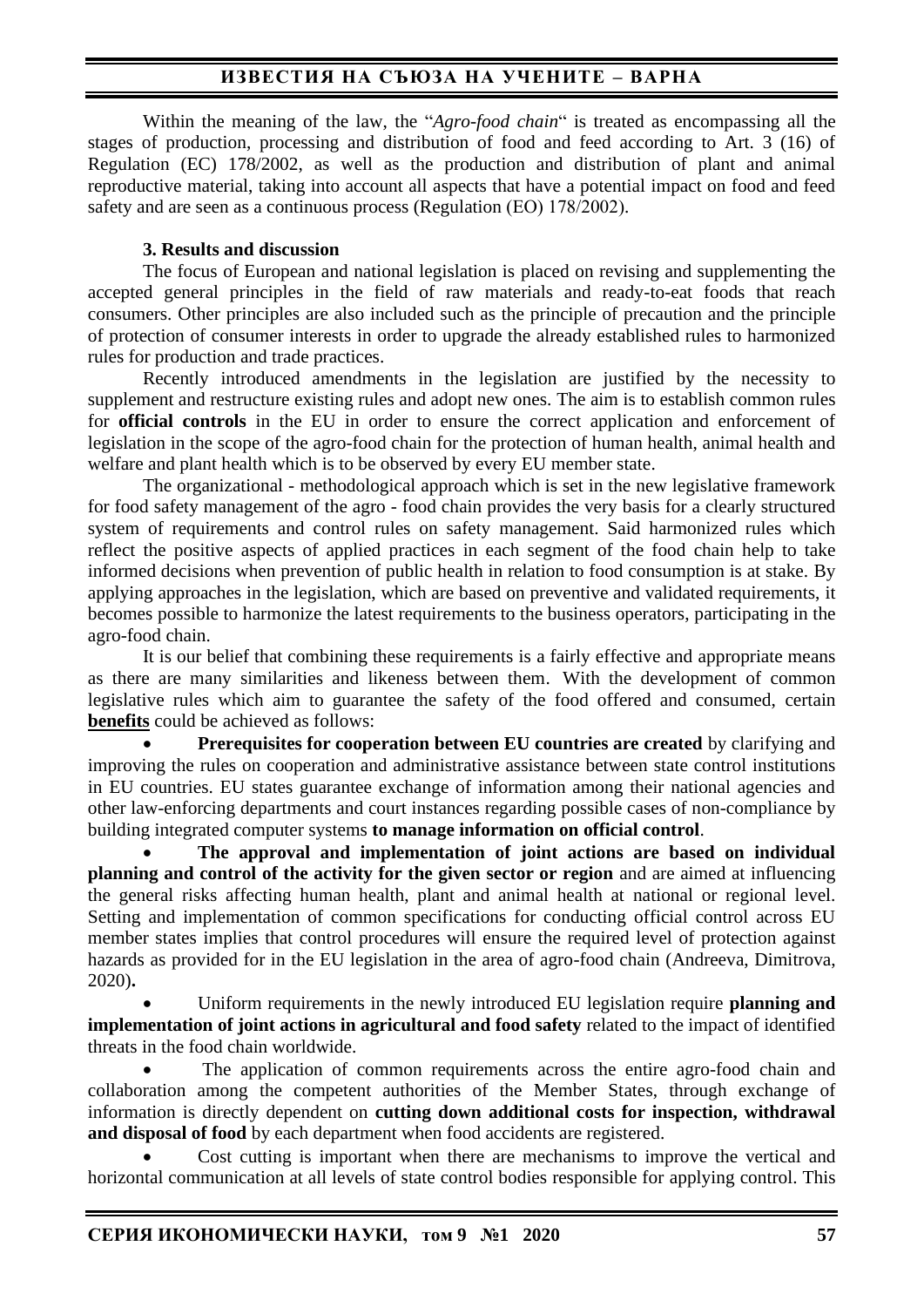# **IZVESTIA JOURNAL OF THE UNION OF SCIENTISTS - VARNA**

is a necessary prerequisite for preventing the occurrence of food fraud and unfair trade practices and taking coordinate action against such irregularities, both at national level and within the EU.

• The new legislative framework helps to **fund initiatives for amendment of regulations** which in terms of technological and scientific advancement are to become more effective in their implementation. In the event of emergency measures, opportunities will be created for Union co-financing upon the entry into force of plant health legislation which is to regulate cases for compensation of producers/farmers for loss of value in relation to plant material that is subject to destruction.

• Fixing **the size of mandatory fees** for all registered food and feed enterprises and operators in the sectors of plant growing and plant reproductive material allows the costs of control to be distributed throughout the agro-food chain. This step will allow the competent authorities to cover, through fees, the costs incurred for them in carrying out their official control obligations throughout the chain and in certain related areas.

• **The uniform requirements laid down in the legislation** will provide reliable evidence showing that all interrelated activities down the agro-food chain are carried out in an **objective and transparent** way. Adoption of the new legislative framework along the entire chain shall ensure that all criteria for safety of manufactured raw materials, convenience food and readymade products have been covered in full.

The requirements associated with state control and that of departmental agencies help to **periodically evaluate the effectiveness of measures put into practice, thus guaranteeing expected results.** Taking into account the presence of uniform requirements and the change in the level of control for individual elements of the agro-food chain (such as crop production, which has not been covered with the same depth so far), we can say that the adopted normative rules related to their introduction will contribute to the implementation of the efficiency principle.

The adopted requirements of the general legislative framework allow the **identification and tracking of activities** across the entire agro-food chain. The rules for systematic tracking and identification of batches of extracted raw materials and their monitoring throughout the whole production cycle, including stages of sale and consumption, is one of the most important steps in ensuring public health.

Monitoring of the achieved effect from the implementation of the planned and coordinated control measures is done at both state level and cross-border movement of goods from third countries.

• The mechanisms for cooperation among national control authorities on matters **of cross-border infringements** of EU rules are being improved. Where necessary, non-compliances may be prosecuted not only in the Member State in which the infringement was detected but also in the Member State in which it occurred.

Even though this approach allows for timely actions to be taken to counteract some serious irregularities along the entire agro-food chain, it may also serve the purpose of building effective cooperation among competent authorities.

• **Quantifying the effect of the applied control measures** helps to generate data and exchange information among the participants in the process of production, trade and consumption of food in a single network within the EU. This is the basis for confirming or supplementing the adopted policies using objective data.

The derived positives create conditions for coordinated communication and an opportunity for building lasting relationships between diverse but interdependent and connected state institutions. They can be seen as a basis for achieving the goals of sustainable development. The emphasis is on the key role of the control of individual government agencies as factors that interact and set priority policies aimed at protecting public health through the production and consumption of safe food.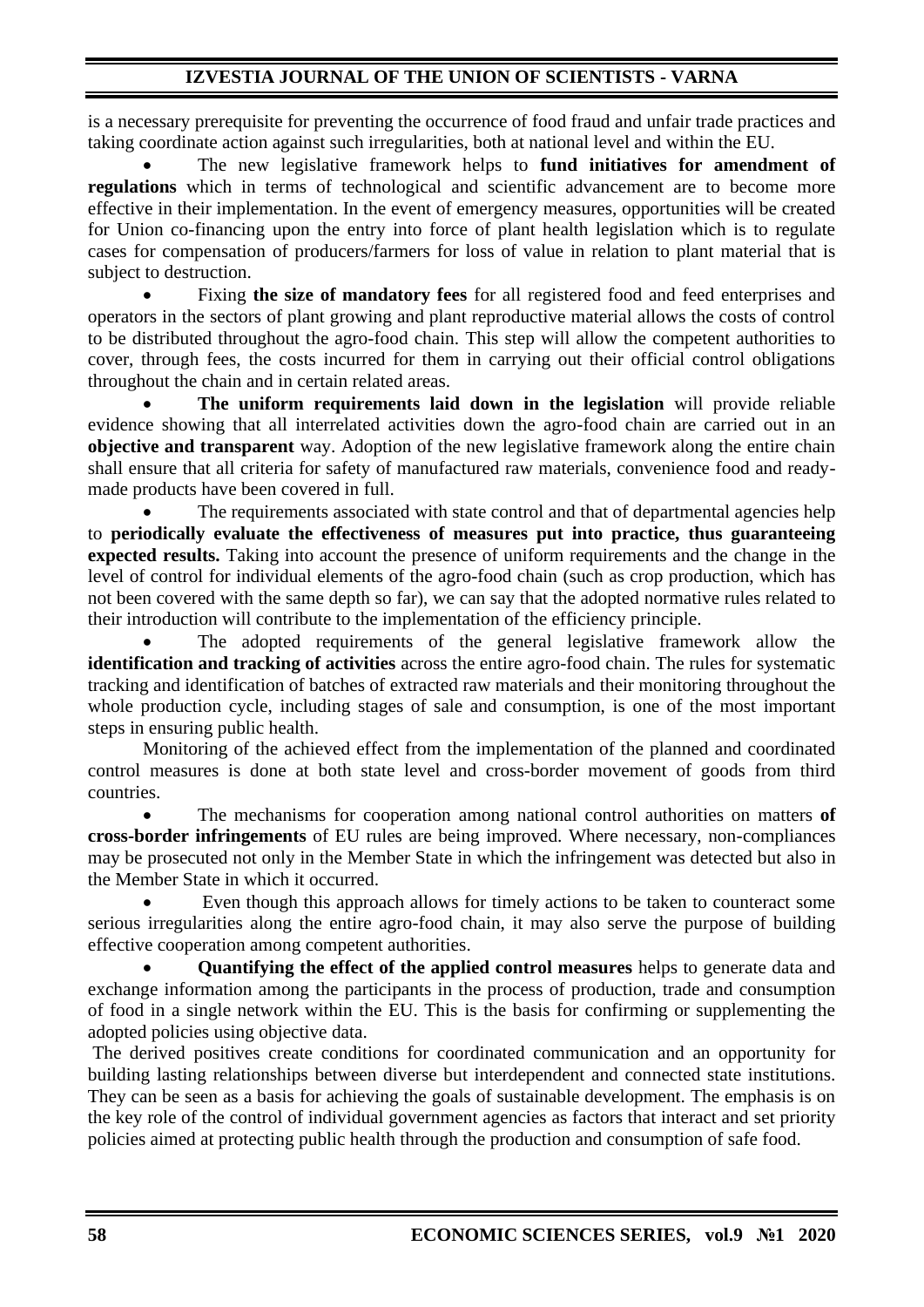# **ИЗВЕСТИЯ НА СЪЮЗА НА УЧЕНИТЕ – ВАРНА**

Based on the analysis of the introduced general legislative requirements across the agro-food chain, **some major weaknesses** can be identified as follows:

**The first shortcoming** stems from the fact that no guidelines and rules have been developed on how the mechanisms for interaction and coordination between the competent authorities will be implemented in practice, both at national level and among the competent authorities such as the European Commission and the competent authorities of other Member States.

**The second shortcoming** is the insufficient number of staff and lack of resources (human and financial resources to be allotted to individual state institutions) needed for the implementation of the legal framework in achieving compliance. Each individual state agency is directly involved in the food chain control and needs sufficient competent and qualified staff to ensure continuity and consistency in their work towards achieving the implementation objectives.

• Provision of efficient and effective formal checks and control and other official activities related to the safety and health of humans, animals and plants and protection of the environment depend entirely on the knowledge and competence acquired on all matters associated with the proper implementation of EU law. It is important to define the need for periodic appropriate training to encourage the implementation of the adopted unified approach to official control and other related activities which so far have been left out of the scope of control.

• **The third shortcoming** seen in **the management of costs** incurred by measures for official control is related to the financial framework, which is also supported by the amount of fees set by law. As early as 2011, an external study found that the financing of official controls through fees falls short of the goal to provide an adequate level of resources for the conduct of official controls (EK, 2013). Fees do not allow competent authorities to fully cover for the costs incurred, so their revenue depends on national budgetary policies, and not always are these equally distributed among the different control agencies. Some of the sectoral institutions are likely to experience shortage of resources, owing to redirection of funds to competing priorities.

• **A fourth drawback** lies in the various degree of equality and fairness which can be explained by the fact that the methods used to calculate fees and the list of costs covered by individual Member States appear to vary among operators from different Member States. This inconsistency also arises from the management and distribution of costs, which is currently different for the different control agencies. Therefore steps need to be taken to harmonize these fees in accordance with the multiannual financial framework however taking into account the existing legal bases.

**The fifth shortcoming** is associated with the competence of staff who execute control. Their scope of competence needs to be further extended following an increase in their work load which entails additional responsibilities and powers. In the restructured regulatory requirements for control laid down in legal documents, it is written that competent control authorities can delegate part of their duties to other parties bound by the scope of the legal framework across the agro-food chain. It is equally important to say that the legislation does not specify how these actions should be carried out in practice and under what conditions so as to ensure impartial, consistent and quality official controls, including other official activities as well. It is important to note that the requirements stipulate that the body to which powers are delegated must, in particular, be accredited in accordance with the International Organization for Standardization (ISO) for conducting inspections (Regulation 2017/625).

• **The sixth shortcoming** addresses the impossibility to apply **unified rules under specific conditions for control along the agro-food chain.** This shortcoming can be explained with the fact that these uniform rules are complemented by other rules specific to official controls and are in line with the needs in these specific areas. The adoption of specific rules, as well as the binding and consolidation of control among the various competent authorities would make it difficult to apply these special measures in view of the bulk of unified requirements at hand.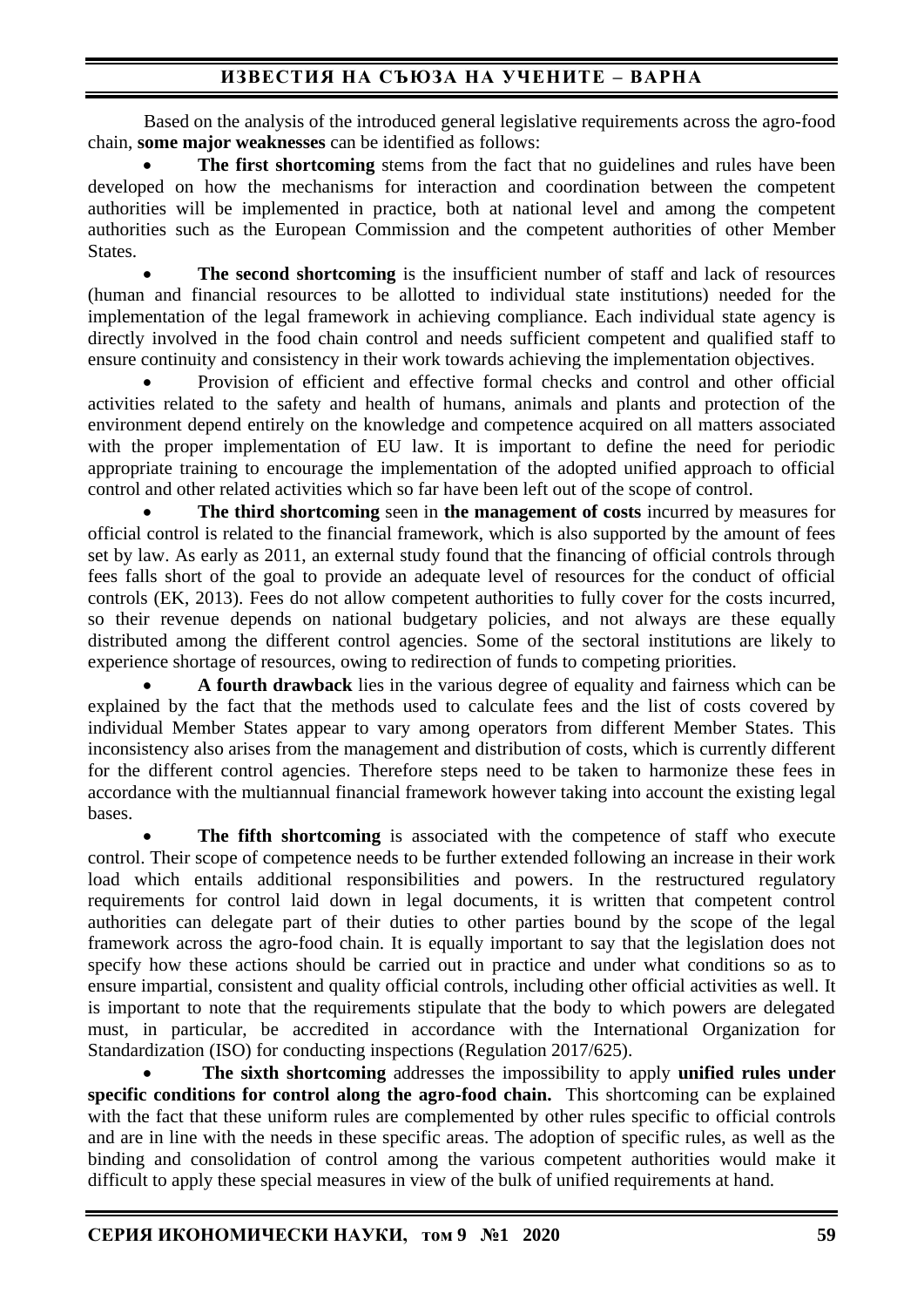The answers to these questions boil down to what specific measures need to be taken in cases of identified irregularities or non-compliance. The specific responsibilities arising from these additional rules in relation to the rules generally applicable in each Member State are unlikely to ensure the same effectiveness of official controls.

The strictly individual characteristics featured in the properties of the goods may be a reason for discrepancies in the methods and techniques for the application of universal control and thus can be identified as **the seventh drawback**. Uniform rules are not normally valid when there are specific requirements to consider, in terms of quality and safety of goods along the agro-food chain. This is the basis for determining the scope and manner of control, including equipment at hand and instrumental methods for assessing the quality and safety of specific goods.

• And lastly, the **eight shortcoming** is seen when there is evidence of non-compliance with Union legislation in the field of the agro-food chain which may require enforcement action to be taken in more than one member state in the EU. In this case, there might arise apprehensions and doubts about whether the consistency in the control of goods in the course of their processing and sale is being ensured.

The above shortcomings can be used as the stepping stone to look for such mechanisms which will make all set requirements for control feasible. The hererin identified shortcomings are a key factor to ensure that the activities for guidance and control for all participants are effective, taking into account the minimum allowable exceptions related to product safety.

Actions taken for control in compliance with existing regulations can be used in support of planned decisions which may subsequently be assessed for the degree of their impact on the activities of the individual segments in the agro-food chain, in order to manage it as one whole.

The herein presented advantages and disadvantages of the legislative framework for control over the agro-food chain are associated with many activities, which are the basis for building and implementing a unified management approach, through which an adequate response to the imposed regulatory requirements can be given.

Applying the principles of safety management, the legislative framework focuses mainly on prevention, placing an emphasis on the pre-planned measures to control interconnected activities in the food chain. This task can be accomplished in conjunction with the development of measures and planning of objectives to ensure desired unity between food producers and suppliers throughout the food chain. In this way, all participants have the opportunity to work responsibly and provide food that meets the requirements to consumers.

The results of the analysis give us reasons to argue that in unifying the scope of control and overlapping the activities related to control of each unit of the agro-food chain, it becomes necessary to implement mechanisms for strategic and tactical management. This is made possible through the optimization and allocation of materials and financial resources to organizations.

In this way, the internal structure of each of the participants in the control of the agro-food chain is improved and the interactions among participants are also improved in the long run. Otherwise, the identified discrepancies will deepen, and the established practice of managing control activities will increasingly move away from the growing requirements.

Providing control in various hotspots and monitoring all stages, from the receipt of raw materials, through the production process and on to the consumption of the finished product, virtually gives all interconnected government agencies the opportunity to actually correct rather than respond to health incidents.

## **Conclusion**

In view of the above, we can draw the conclusion that the changes in the legal framework related to the application of approaches for interaction and scientific knowledge, aim to strengthen the existing framework in order to guarantee food safety among all participants in the process.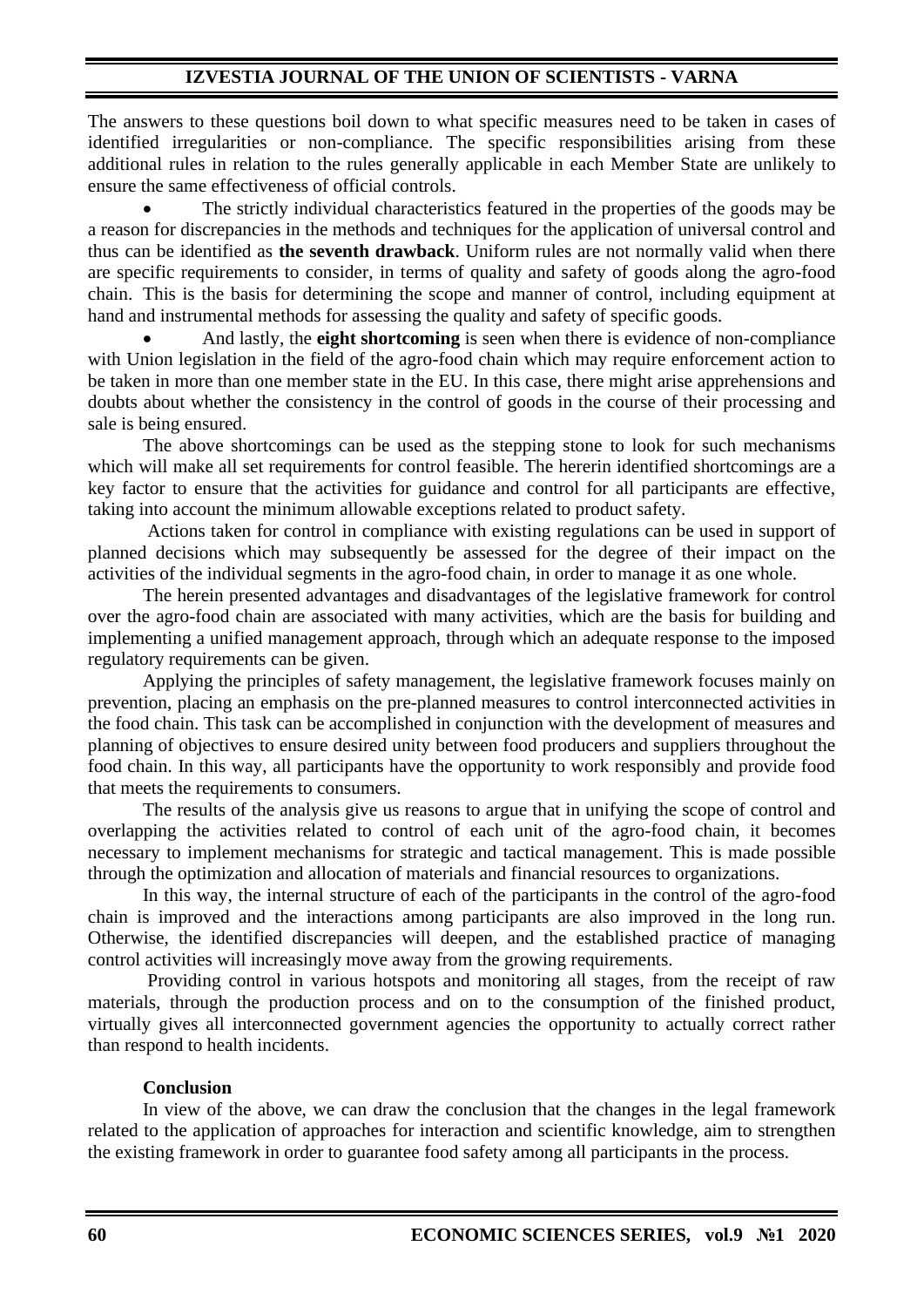# **ИЗВЕСТИЯ НА СЪЮЗА НА УЧЕНИТЕ – ВАРНА**

Being aware of the place and role of existing and newly-established governmental structures, it becomes clear that the food operators themselves, agencies for inspection and control, departmental units and non-governmental organizations (NGOs) can be seen as some of the key factors which influence the analysis, evaluation and impact on safety across the entire food chain. The effectiveness of actions taken to address cases of non-compliance that are being proportionate to the impact on food safety requirements is continuously assessed.

The application of a single legislative approach to official controls across the entire food chain is essential for achieving prevention and establishing communication among individual actors to guarantee safety of goods.

The legislative framework of the agro-food chain, which encompasses relevant international safety requirements, provides conditions for identification and assessment of the degree of compliance with said requirements, which to various degree influence directly or indirectly the health of consumers.

In this way, market conditions are being created which will allow only safe products to reach the end user. Thus, the state takes upon itself the responsibility to look after the health of each of its citizens by passing appropriate legislative initiatives and regulations that will ensure safety of food products.

## **References**

- 1. Boisrobert, C., Stjepanovic, A., Oh, S., & Lelieveld, H. (2009). *Ensuring global food safety: Exploring global harmonization* (1st ed.). New York: Academic Press.
- 2. Boutrif, E. (2003). The new role of Codex Alimentarius in the context of WTO/SPS agreement. *Food Control, 14*(2), 81-88.
- 3. Garengo, P., & Biazzo, S. (2012) From ISO quality standards to an integrated management system: an implementation process in SME. *Total Quality Management & Business Excellence, 24*(3-4), 310-335.
- 4. Ivanova D., Vassileva E., Stefanov S., N. Tipova (2012) The Role of Stakeholders in Establishing Sustainable Consumption in Bulgaria. *Special issue of "Economics Scientific Book of Poznań University" ("ZESZYTY NAUKOWE")*. Witczak, Poznan, 2011, No 216, рр. 26 – 33
- 5. Orriss, G., & Whitehead, A. (2000). Hazard analysis and critical control point (HACCP) as a part of an overall quality assurance system in international food trade. *Food control, 11*(5), pp. 345-351.
- 6. Parliament European. (1964, 1992) Council Directive 85/374/EEC and Council Directive 92/59/EEC on General Product Safety, 01.1964, 29.06.1992.
- 7. Parliament, European. (2002) Regulation (EC) No 178/2002 of the European Parliament and of the Council laying down the general principles and requirements of food law, establishing the European Food Safety Authority and laying down procedures in matters of food safety. *OJ L 31, 1.2.2002, p. 1–24*
- 8. Рarliament European. (2017) Regulation (EU) 2017/625 of the European Parliament and of the Council of 15 March 2017 on official controls and other official activities performed to ensure the application of food and feed law, rules on animal health and welfare, plant health and plant. *OJ L 95, 7.4.2017,*, p. 1–142.
- 9. Peri, C. (2006) The universe of food quality. *Food quality and preference*. *17*(1-2), pp. 3-8.
- 10. Stefanova, M. (2015) *Possibilities for Integrating the Requirements of Food Quality and Safety Management Standards*. Scientific works of University of Food technologies 2016, Plovdiv: University of Food technologies, 63, (1), 111 - 118.
- 11. Stoyanova, A. (2020) Unified Approach to Integrated Food Quality and Safety Management. *Sustainable Supply Chain Management for the Global Economy: Handbook of Research, Hershey, Pennsylvania, USA: IGI Global Publ*., рр. 238 - 259.